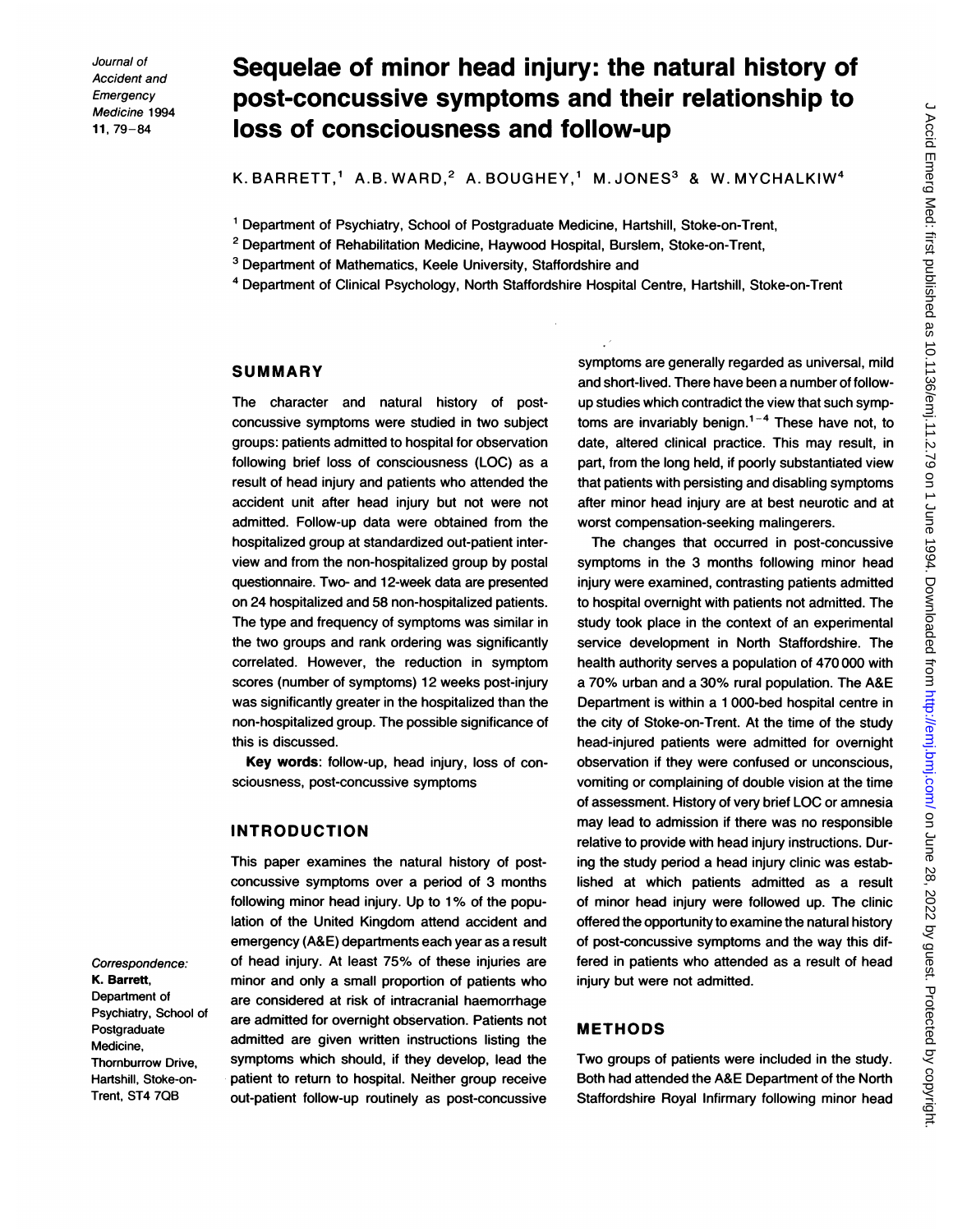K. Barrett et al. injury. For the purposes of this study, minor head injury was defined as head injury which resulted in a period of unconsciousness or confusion/amnesia of less than 6 h.

> The first subject group was drawn from patients who had been admitted for observation following minor head injury. During a 3-month period patients over the age of 10 years who were admitted for overnight observation as a result of minor head injury were given a follow-up appointment 2 weeks after admission. At this interview a screening questionnaire developed by the authors formed the basis of a structured clinical interview conducted by the clinic nurse. The questionnaire included an open question on symptoms experienced since injury, followed by 30 direct questions on common post-head injury and other neuropsychiatric and neurological symptoms. This symptom check-list is included as Appendix 1. Data were obtained on basic demographic variables, cause, nature and immediate outcome of injury (corroborated by A&E Department notes), past medical history and inquiry about return to work and leisure pursuits. Any patient reporting unexplained LOC since the injury, worsening headache or evidence of marked cognitive decline was referred immediately to one of the physicians involved in the study. During the study period only one such patient was so referred. All other patients were offered reassurance that their symptoms were not unusual and would be very likely to resolve. They were then given a further clinic appointment date for 12 weeks after their injury. At the 12-week interview the questions on symptoms, return to work and leisure activities were repeated.

> The second subject group was drawn from patients who attended the A&E Department as a result of minor head injury but were not admitted. Over a period of <sup>1</sup> month every third patient over the age of 10 years who was discharged from the A&E Department with a diagnosis of minor head injury was sent a letter and postal questionnaire 2 weeks after their injury. The questionnaire was an abbreviated version of that administered in the head injury clinic. It retained the open and all the direct questions on symptoms and return to activities and a pre-paid and addressed envelope was included. Patients who returned a completed questionnaire were sent a further questionnaire covering the same areas 12 weeks after their injury.

This paper focuses upon symptomatology in patients who either attended the out-patient clinics 80 or returned postal questionnaires at 2 and 12 weeks.

### RESULTS

During the study period 48 patients who had been admitted to hospital for overnight observation were given out-patient appointments. All had been rendered unconscious by their injury. Thirty attended their clinic appointment 2 weeks after injury and 24 of them attended a second appointment 12 weeks after injury. Two- and 12-week data for those 24 patients will be presented.

A total of 171 patients discharged directly from the A&E Department, with a recorded diagnosis of head injury, were sent postal questionnaires 2 weeks after injury. Eighty-seven questionnaires were returned completed. Fifty-eight of them returned a second questionnaire 12 weeks after injury. All had attended the A&E Department because of symptoms arising directly from the head injury. The A&E Department notes recorded no specific symptoms at the time of initial assessment in 22 (37.9%) patients, laceration in 23 (39.7%) patients, report of brief LOC and laceration in eight (13.8%) patients, LOC alone in four (6.9%) patients and LOC and brief confusion in one (1.7%) patient. Two- and 12 week data for the 58 patients will be presented. A patient reporting LOC actually reports a period of amnesia which is presumed or confirmed by others to be caused as a result of LOC. It was not clear in the notes whether LOC was reported by the patient or a relative/observer.

Table <sup>1</sup> gives the age and sex distribution of the two groups, and the cause of injury. The number of symptoms experienced by the two groups at 2 and 12 weeks are presented in Table 2. In the clinic group, one patient had more symptoms at 12 weeks than at 2 weeks, three patients had an equal number and 20 had fewer symptoms. In the postal questionnaire group, 12 patients had more symptoms at 12 weeks, 19 had an equal number and 28 had fewer symptoms. At 2 weeks the median number of symptoms reported (the symptom score) was 5.5 for the clinic group and 3.0 for the postal questionnaire group. Symptom scores between the two groups at 2 weeks were compared using the Mann-Whitney U-test and were found not to be significantly different ( $P < 0.35$ ). The score differences in individual patients between 2 and 12 weeks (the change in score) were compared using the Mann-Whitney U-test. The average reduction in the symptom score in the clinic group was 4.0, but the average reduction in the postal questionnaire group was zero. This figure arose because of the large number of patients in that group who had more symptoms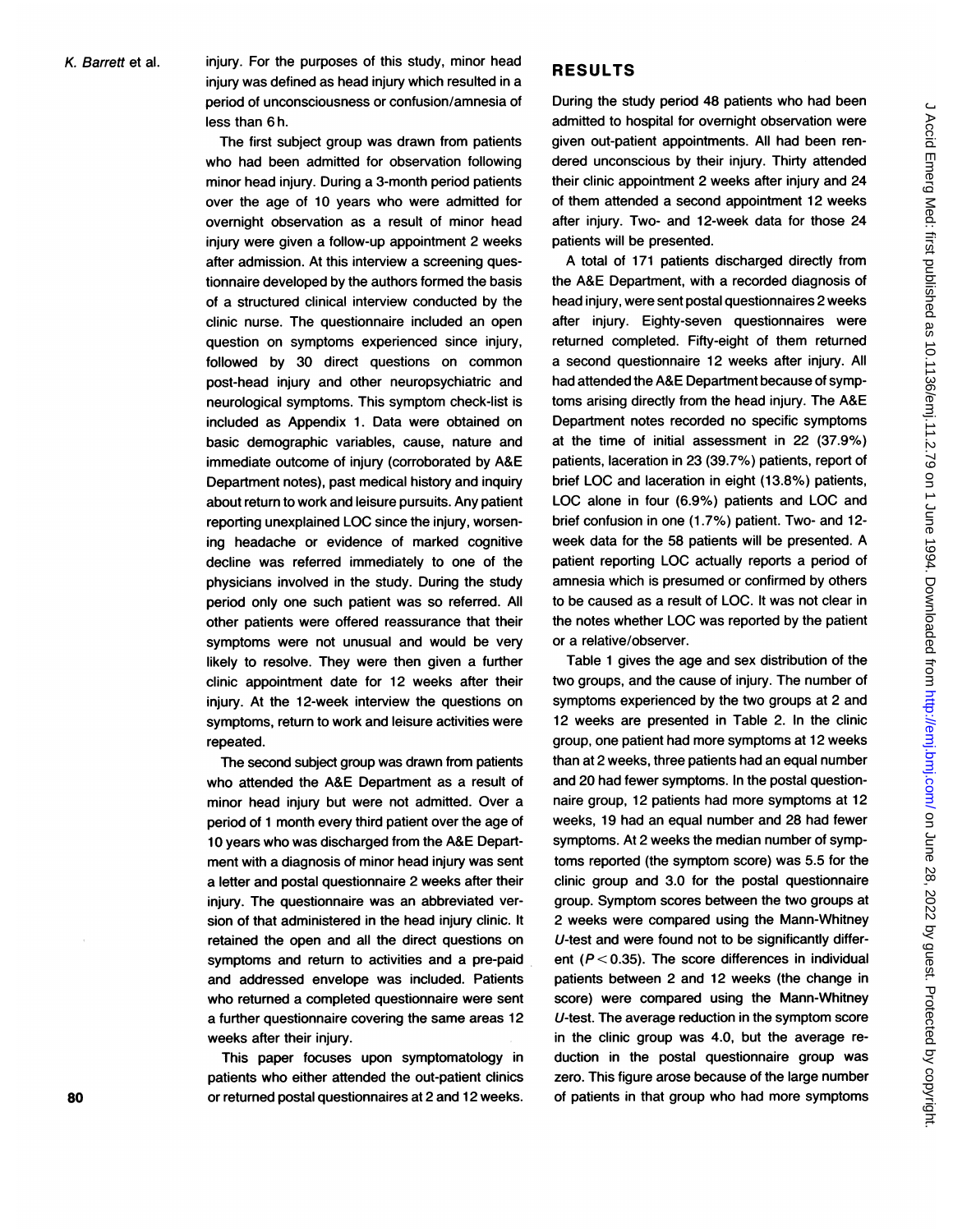### Sequelae of minor head injury

|                     | Clinic group ( $n = 24$ ) | Questionnaire group ( $n = 58$ ) |
|---------------------|---------------------------|----------------------------------|
| Males               | 15                        | 44                               |
| Females             | 9                         | 14                               |
| Age range (years)   | $11.6 - 88.2$             | $11.7 - 77.1$                    |
| Mean age (years)    | 37.9                      | 37.2                             |
| Cause of injury (%) |                           |                                  |
| Road traffic        |                           |                                  |
| accident            | 37.0                      | 20.3                             |
| Industrial          | 20.8                      | 20.3                             |
| Domestic            | 20.8                      | 27.1                             |
| Assault             | 8.3                       | 10.2                             |
| Sport               | 8.3                       | 15.3                             |
| <b>Others</b>       | 4.3                       | 6.8                              |
|                     |                           |                                  |

| <b>Table 1.</b> Age, sex and cause of |  |  |  |
|---------------------------------------|--|--|--|
| injury                                |  |  |  |

| Table 2. | Number of symptoms |
|----------|--------------------|
| reported |                    |

| Number of symptoms |          | Clinic group | Questionnaire group |          |  |
|--------------------|----------|--------------|---------------------|----------|--|
|                    | 2 weeks  | 12 weeks     | 2 weeks             | 12 weeks |  |
| 0                  | 4        | 12           | 17                  | 23       |  |
|                    | з        | 3            | 5                   |          |  |
| 2                  | 0        | 2            | 4                   | 4        |  |
| 3                  | 2        |              | 5                   | 3        |  |
| 4                  | 0        | 2            | 3                   | 3        |  |
| 5                  | 3        |              | 3                   | 2        |  |
| 6                  |          | ი            |                     |          |  |
| 7                  | 3        | o            |                     |          |  |
| 8                  |          | o            | 2                   | з        |  |
| 9                  | ი        |              | 3                   | 2        |  |
| 10                 | 0        | ი            | 3                   | 0        |  |
| $<$ 10             |          | 2            | 12                  | 10       |  |
| Range              | $0 - 16$ | $0 - 14$     | $0 - 28$            | $0 - 24$ |  |
| Median             | 5.5      | 0.5          | 3.0                 | 2.0      |  |

at 12 weeks than at 2 weeks. The fall in symptom scores was significantly greater in the clinic group  $(P < 0.0003)$ .

The rank ordering of symptoms in the two groups (i.e. the percentage of patients experiencing particular symptoms) at 2 and 12 weeks are presented in Table 3. Spearman's Rank Correlation Coefficients were calculated. Rank ordering of symptoms at 2 and at 12 weeks, were significantly correlated ( $r = 0.51$ ,  $P < 0.03$  and  $r = 0.74$ ,  $P < 0.01$ respectively). In other words the clinical syndrome was similar whether or not the patient had sufficient symptoms or signs at initial assessment to lead to admission. Reduced vitality, irritability, headache and dizziness were the most common symptoms in the clinic group and neck-ache, irritability, reduced vitality and headache were the most common symptoms in the postal questionnaire group.

### **DISCUSSION**

This study demonstrates that the symptoms experienced after minor head injury are similar regardless of whether immediate symptoms or signs lead to overnight admission. There were, however, some interesting differences. The most frequently reported symptom in patients who were not admitted was neck-ache, but this was only the fifth most common symptom in admitted patients. The actual percentage reporting neck-ache was similar in the two groups at 2 weeks (44% in non-admitted patients and 41.7% in admitted patients). However, neck-ache proved to be more persistent in the non-admitted group.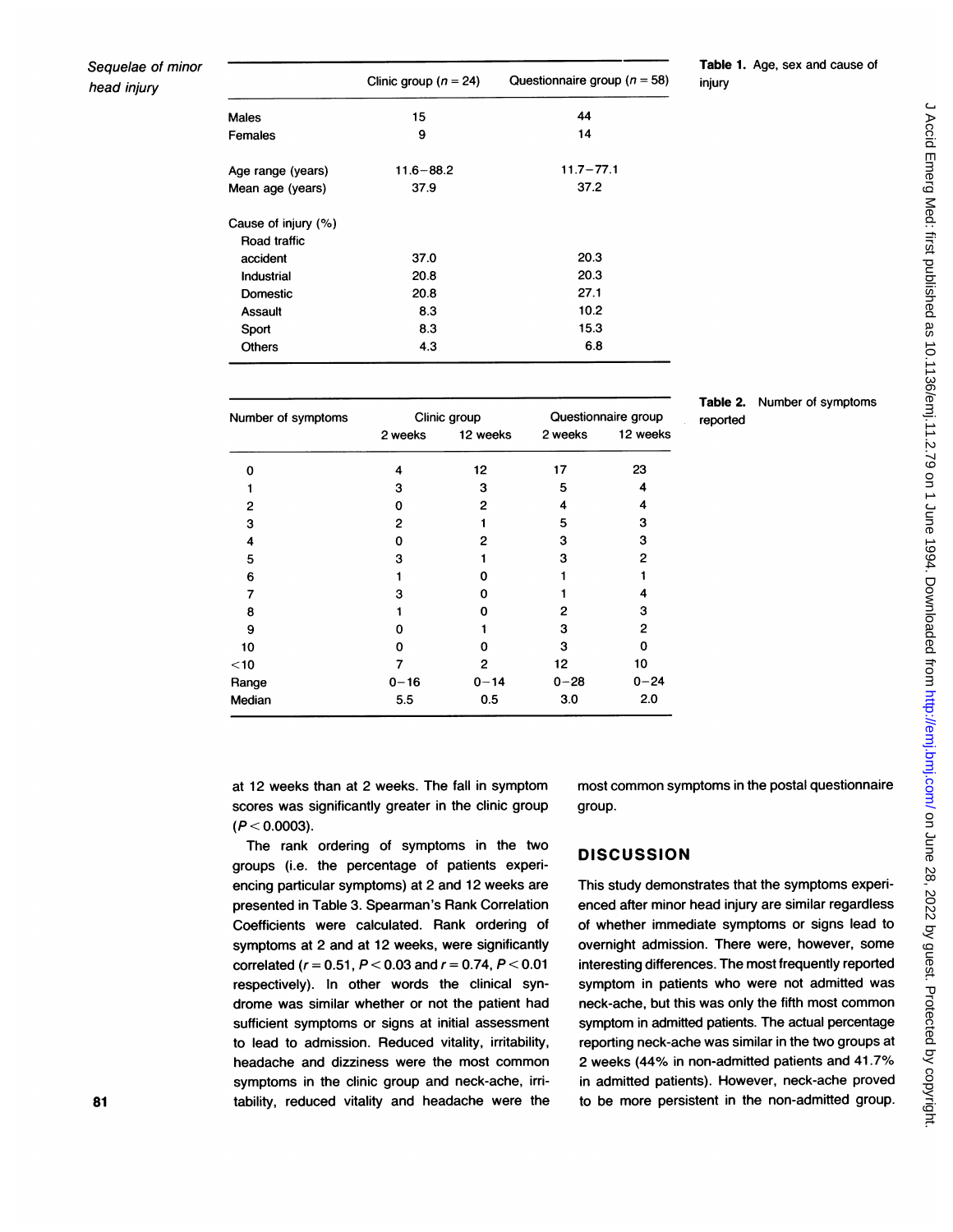| K. Barrett et al. | Clinic group ( $n = 24$ )                                            | $\%$ | Questionnaire group ( $n = 58$ ) | $\%$ | <b>Table 3. Rank order of symptoms</b> |
|-------------------|----------------------------------------------------------------------|------|----------------------------------|------|----------------------------------------|
|                   | At 2 weeks post-injury                                               |      |                                  |      |                                        |
|                   | <b>Reduced vitality</b>                                              | 58.3 | Neck-ache                        | 44.0 |                                        |
|                   | <b>Irritability</b>                                                  | 58.3 | <b>Irritability</b>              | 35.6 |                                        |
|                   | Headache                                                             | 45.8 | <b>Reduced vitality</b>          | 35.6 |                                        |
|                   | <b>Dizziness</b>                                                     | 45.8 | Headache                         | 33.9 |                                        |
|                   | Neck-ache                                                            | 41.7 | Impaired memory                  | 30.5 |                                        |
|                   | Impaired concentration                                               | 37.5 | <b>Reduced interest</b>          | 27.1 |                                        |
|                   | Impaired sleep                                                       | 37.5 | Impaired concentration           | 25.4 |                                        |
|                   | Noise intolerance                                                    | 33.3 | Light intolerance                | 25.4 |                                        |
|                   | Reduced appetite                                                     | 29.2 | Depressed mood                   | 25.4 |                                        |
|                   | <b>Reduced interest</b>                                              | 29.2 | <b>Breathlessness</b>            | 23.7 |                                        |
|                   | Anxiety                                                              | 29.2 | Impaired sleep                   | 23.7 |                                        |
|                   | Aggression                                                           | 25.0 | <b>Dizziness</b>                 | 20.2 |                                        |
|                   | Depressed mood                                                       | 20.8 | Anxiety                          | 20.3 |                                        |
|                   | Impaired memory                                                      | 16.7 | Feelings of unreality            | 20.3 |                                        |
|                   | <b>Clumsiness</b>                                                    | 16.7 | Difficulty expressing            | 18.6 |                                        |
|                   | Weakness                                                             | 16.7 | Aggression                       | 18.6 |                                        |
|                   | Paraesthesia                                                         | 16.7 | Paraesthesia                     | 18.6 |                                        |
|                   | Light intolerance                                                    | 12.5 | Weakness                         | 18.6 |                                        |
|                   | <b>Blurred vision</b>                                                | 12.5 | <b>Numbness</b>                  | 18.6 |                                        |
|                   | (Spearman's Rank Correlation Coefficient: $r = 0.51$ , $P < 0.027$ ) |      |                                  |      |                                        |
|                   | $A + 10$ usaaba naat iniums                                          |      |                                  |      |                                        |

#### At 12 weeks post-injury

| Reduced vitality                                                     | 29.2 | Neck-ache               | 30.5 |
|----------------------------------------------------------------------|------|-------------------------|------|
| Headache                                                             | 20.8 | Impaired sleep          | 27.1 |
| Irritabilitv                                                         | 20.8 | Impaired memory         | 25.4 |
| Anxiety                                                              | 20.8 | <b>Breathlessness</b>   | 25.4 |
| Impaired concentration                                               | 16.7 | Impaired concentration  | 22.4 |
| Impaired memory                                                      | 16.7 | Feelings of unreality   | 22.4 |
| Neck-ache                                                            | 16.7 | <b>Reduced vitality</b> | 22.0 |
| Depressed mood                                                       | 12.5 | Anxiety                 | 22.0 |
| Dizziness                                                            | 12.5 | Headache                | 20.3 |
| Aggression                                                           | 8.3  | Reduced appetite        | 18.6 |
| Reduced interest                                                     | 8.3  | Paraesthesia            | 16.9 |
| Impaired sleep                                                       | 8.3  | Difficulty expressing   | 16.9 |
| Light intolerance                                                    | 4.2  | Aggression              | 16.9 |
| <b>Blurred vision</b>                                                | 4.2  | <b>Dizziness</b>        | 16.9 |
| Numbness                                                             | 4.2  | <b>Reduced interest</b> | 15.2 |
| Paraesthesia                                                         | 4.2  | Depressed mood          | 15.2 |
| Weakness                                                             | 4.2  | <b>Blurred vision</b>   | 11.9 |
| Clumsiness                                                           | 4.2  | Weakness                | 11.9 |
| (Spearman's Rank Correlation Coefficient: $r = 0.74$ , $P < 0.001$ ) |      |                         |      |

One possible cause of the persistence of neck-ache in patients not admitted to hospital may relate to the role of the soft tissues of the neck in the prevention of LOC. All admitted patients were reported to have been unconscious and were likely to have been confused or to have other symptoms that led to admission. Only 22.4% of the discharged patients were reported to have experienced unconscious-82 ness (brief amnesia). LOC is believed to occur as a result of trauma to the brain stem. If the soft tissues of the neck are able to limit the forced flexion or extension of the neck this could protect the brainstem and so prevent or lead to only momentary unconsciousness. In such circumstances the soft tissues may suffer more damage as a result and hence neckache would be more common. Apart from neckache, the other lead symptoms are well-recognized as the post-concussion syndrome: reduced vitality,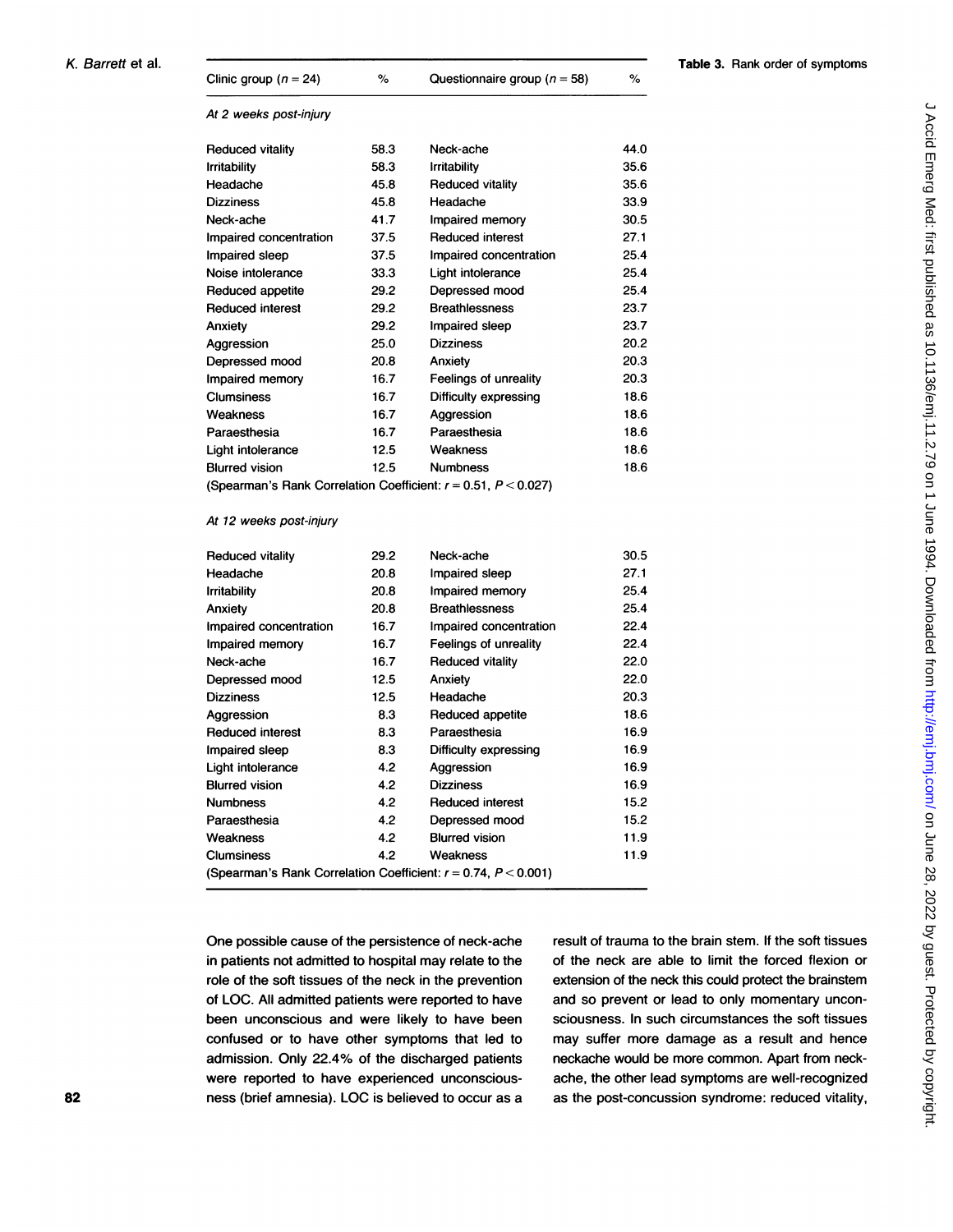### Sequelae of minor head injury

irritability, headache and dizziness. However, dizziness was more than twice as common in the admitted group (45.8% as compared with 20.3%) which could also relate to there having been more brainstem trauma in these patients.

Despite these differences the syndromes in the two groups were significantly correlated, particularly at 3 months. This similarity was not unexpected. What was unexpected was the finding that the reduction in symptoms at 3 months was significantly greater in the admitted than the non-admitted group. There are several possible explanations for this: (1) losing consciousness briefly may lead to a better prognosis, possibly because this may be associated with less soft-tissue damage to the neck; (2) offering out-patient follow-up and reassurance to minor head injury patients may lead to more rapid resolution of symptoms. A previous study<sup>5</sup> examined the effects of telephone follow-up counselling on the sequelae of minor head injury. Patients who received telephone counselling were found to return to work significantly earlier than patients who were not counselled; (3) overnight admission to hospital after minor head injury could have similar beneficial effects; and (4) the findings could simply be a function of sample bias or the method of eliciting symptoms. Patients responding to the postal questionnaire, particularly 12 weeks after injury, may be those with the most enduring troubling symptoms, or those most inclined to complain. It is notable that 12 patients in the postal and questionnaire group had more symptoms at 12 weeks than at 2 weeks. The development of new post-concussive symptoms some time after injury has however been reported previously' and may thus be a relatively common event in the natural history of the syndrome which merits further investigation. A similar selection bias would, in any event, also apply to patients who returned to the clinic. Indeed, it could be argued that clinic attenders may be a more biased group, given that returning to an outpatient clinic requires more effort and inconvenience than completing and posting a questionnaire. A significant methodological flaw of the present study is the use of a postal questionnaire in one group and a standardized interview (albeit using the same questions) in the other. A postal questionnaire follow-up of admitted patients would provide more accurate comparison data. In addition, a symptom check-list applied on initial presentation at A&E would have enabled patients with the most trivial injuries to be excluded. Such trivial injuries (leading, for example, to laceration without any other immediate or longer term sequelae) may account for the relatively poor initial response to the postal questionnaire.

Whatever the explanation for the significantly greater resolution of symptoms in the clinic group the findings of this pilot study warrant further investigation. The study also suggests that there may be a significant overlap in the sequelae of minor neck ('whiplash') injuries and head-injured patients, particularly those who do not experience LOC. The frequency of supposedly 'post-concussive' symptoms in whiplash patients has been highlighted recently<sup>6</sup> and deserves further study, as does the impact of different aftercare strategies on the resolution of symptoms and disability in both groups.

### **ACKNOWLEDGEMENTS**

One of the authors (AB) was funded during the study by a grant provided by the Nuffield Provincial Hospitals Trust.

### REFERENCES

- 1. Rutherford W.H., Merrett J.D. & McDonald J.R. (1979) Symptoms at one year following concussion from minor head injuries. Injury 10, 225-230.
- 2. Cartilidge N.E.F. & Shaw D.A. (1981) The postconcussional syndrome. In: Head Injury. W.B., Saunders & Co Ltd, London.
- 3. Binder L.M. (1986) Persisting symptoms after mild head injury: a review of post-concussion syndrome. Journal of Clinical and Experimental Neuropsychology 8, 323-346.
- 4. Dikmen S., McLean A. & Temkin A. (1986) Neuropsychological and psychosocial consequences of minor head injury. Journal of Neurology, Neurosurgery and Psychiatry 49, 1227-1232.
- 5. Hinkle J.L., Alves W.M., Rimell R.W. & Jane J.A. (1986) Restoring social competence in minor headinjured patients. Journal of Neuroscience Nursing 18, 268-271.
- 6. Radanov B.P., Stefano G.D., Schnidrig A. & Ballinari P. (1991) Role of psychosocial stress in recovery from common whiplash. The Lancet 338, 712-715.

(Appendix <sup>1</sup> is continued on p. 84)